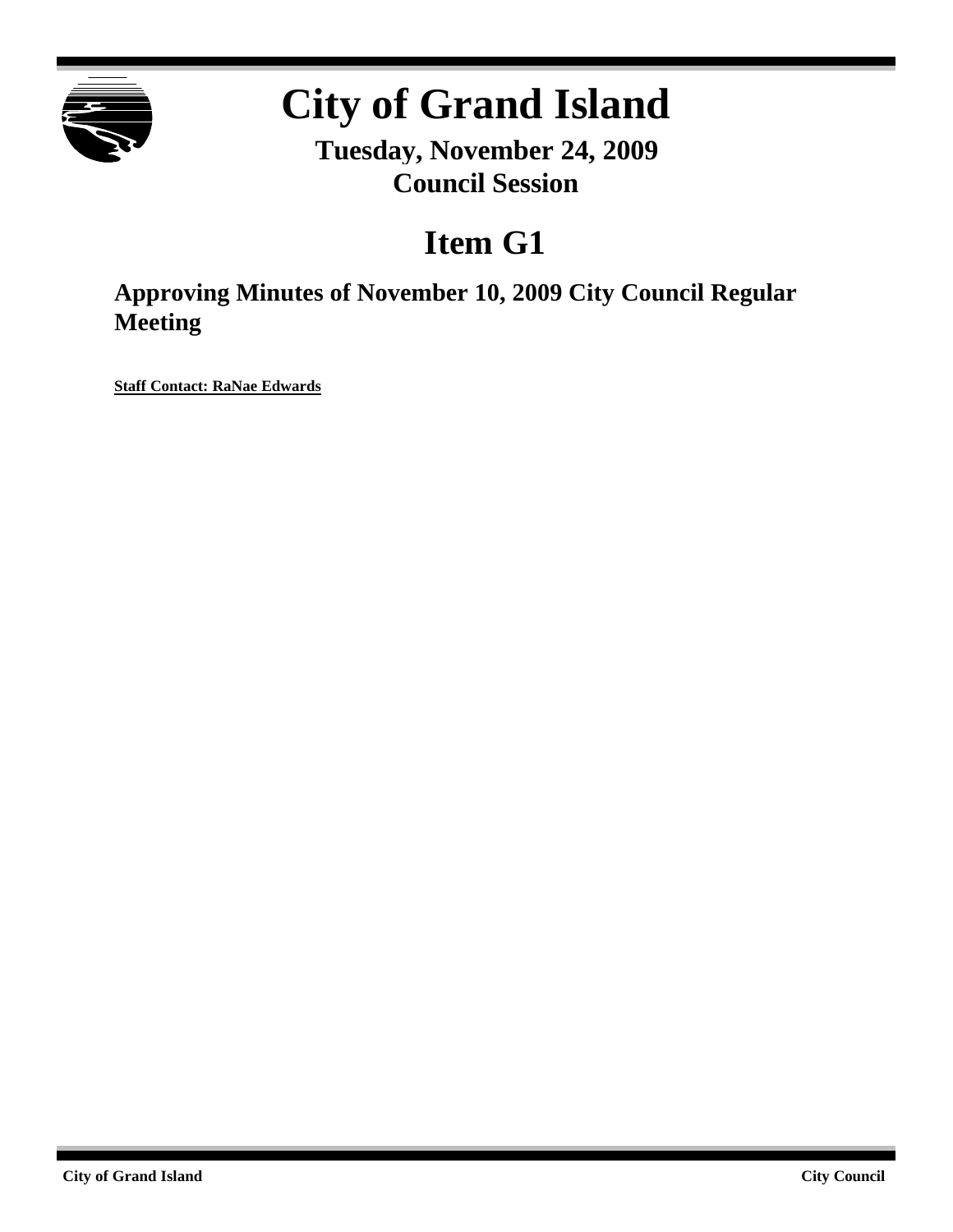#### CITY OF GRAND ISLAND, NEBRASKA

#### MINUTES OF CITY COUNCIL REGULAR MEETING November 10, 2009

Pursuant to due call and notice thereof, a Regular Meeting of the City Council of the City of Grand Island, Nebraska was conducted in the Council Chambers of City Hall, 100 East First Street, on November 10, 2009. Notice of the meeting was given in *The Grand Island Independent* on November 4, 2009.

Mayor Hornady called the meeting to order at 7:00 p.m. The following City Councilmember's were present: Meyer, Niemann, Gilbert, Haase, Carney, Dugan, Ramsey, Nickerson, Zapata, and Gericke. The following City Officials were present: City Administrator Jeff Pederson, City Clerk RaNae Edwards, Finance Director Mary Lou Brown, Assistant City Attorney Wes Nespor, and Public Works Director Steve Riehle.

#### INVOCATION was given by Mayor Hornady followed by the PLEDGE OF ALLEGIANCE.

MAYOR COMMUNICATION: Mayor Hornady introduced Community Youth Council members Audie Aguilar, Andres Gamboa, Kiara Solorzano along with Board member Carole Ostdiek. Also mentioned was the "Create Your Community" Art Contest for grades K-12 which would be held at the Conestoga Mall on November  $21<sup>st</sup>$  and  $22<sup>nd</sup>$ .

#### PRESENTATIONS AND PROCLAMATIONS:

Proclamation "National Adoption Month" November, 2009. Mayor Hornady proclaimed the month of November 2009 as "National Adoption Month". Present to receive the proclamation were Yolanda Nuncio and Marge Creason.

Presentation of the Law Enforcement Memorial to the City of Grand Island. Russ Zeeb, Chairman of the Law Enforcement Memorial Committee thanked the City of Grand Island for its support with the new Law Enforcement Memorial. Recognized were Police Chief Steve Lamken, Sgt. Dale Hilderbrand of the Grand Island Police Department, Fire Chief Troy Hughes of the Grand Island Fire Department, and Councilmember John Gericke for all their help on the committee. Not present but recognized was Captain Mark Bonsar of the Grand Island Fire Department.

#### PUBLIC HEARINGS:

Public Hearing on Request from Firehouse Bar, Inc. dba The Firehouse Bar, 418 West 4th Street for an Addition of a Beer Garden to Class "C-86044" Liquor License. RaNae Edwards, City Clerk reported that an application for an addition of a beer garden to Class "C-86044" Liquor License had been received from Firehouse Bar, Inc. dba The Firehouse Bar, 418 West 4th Street. Ms. Edwards presented the following exhibits for the record: application submitted to the Liquor Control Commission and received by the City on October 22, 2009; notice to the general public of date, time, and place of hearing published on October 31, 2009; notice to the applicant of date, time, and place of hearing mailed on October 22, 2009; along with Chapter 4 of the City Code. Staff recommended approval contingent upon final inspections. Ruby Cargill, 418 West  $4<sup>h</sup>$  Street spoke in support. No further public testimony was heard.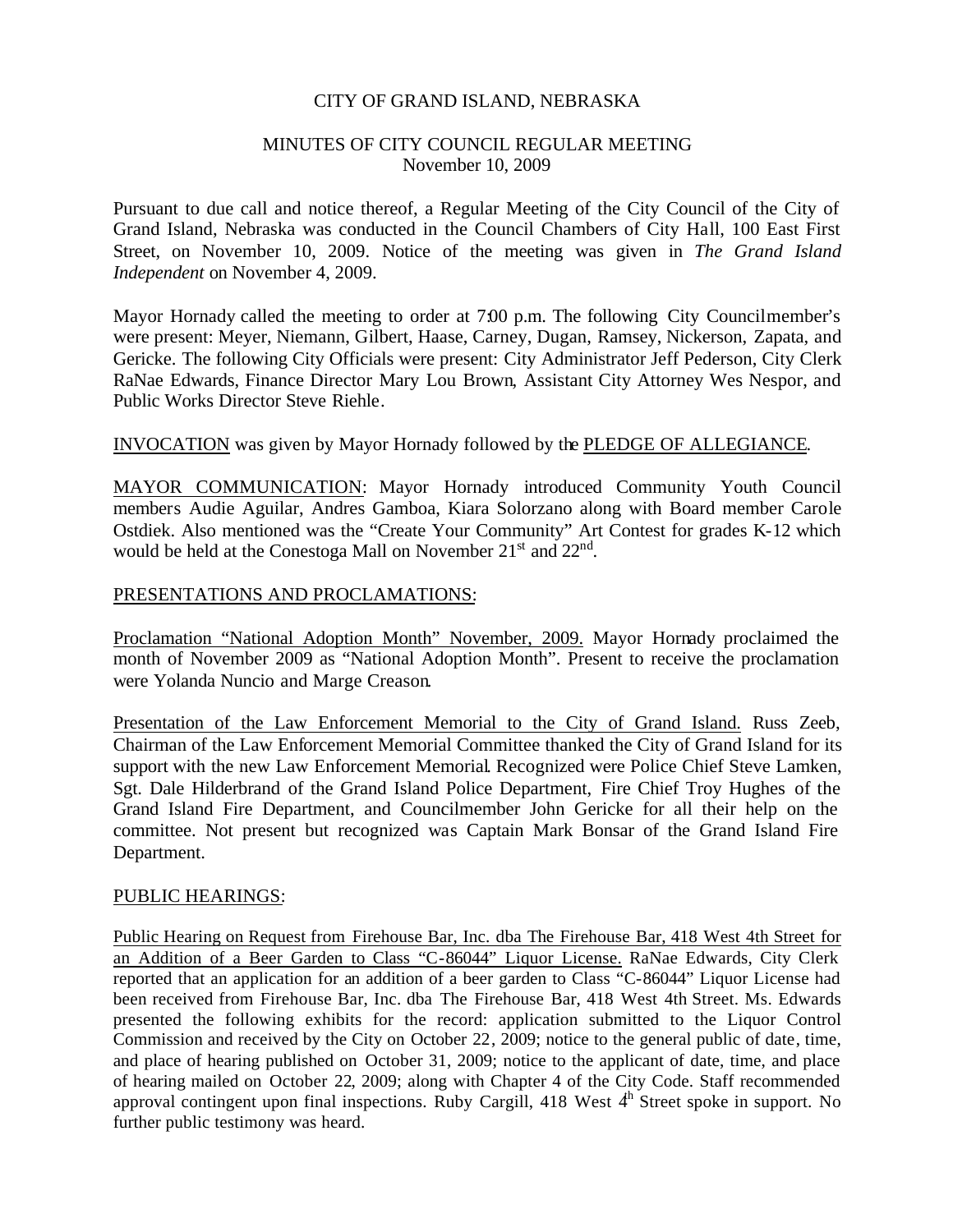Public Hearing on Request from Skagway Discount Dept. Stores, Inc. dba Skagway Discount Dept. Stores, 1607 South Locust Street for a Catering Addition to Class "C-60081" Liquor License. RaNae Edwards, City Clerk reported that an application for a catering addition to Class "C-60081" Liquor License had been received from Skagway Discount Dept. Stores, Inc. dba Skagway Discount Dept. Stores, 1607 South Locust Street. Ms. Edwards presented the following exhibits for the record: application submitted to the Liquor Control Commission and received by the City on October 22, 2009; notice to the general public of date, time, and place of hearing published on October 31, 2009; notice to the applicant of date, time, and place of hearing mailed on October 22, 2009; along with Chapter 4 of the City Code. Staff recommended approval contingent upon final inspections. No public testimony was heard.

Public Hearing on Request from James Fox dba Husker Hut, 1403 South Eddy Street for a Class "I" Liquor License. This item was pulled at the request of the applicant.

Public Hearing on Request from Julio Melesio dba Copas De Oro, 413 West 4<sup>th</sup> Street for a Class "C" Liquor License. RaNae Edwards, City Clerk reported that an application for a Class "C" Liquor License had been received from Julio Melesio dba Copas De Oro, 413 West 4th Street. Ms. Edwards presented the following exhibits for the record: application submitted to the Liquor Control Commission and received by the City on October 13, 2009; notice to the general public of date, time, and place of hearing published on October 31, 2009; notice to the applicant of date, time, and place of hearing mailed on October 13, 2009; along with Chapter 4 of the City Code. Staff made no recommendation. Julio Melesio, 120 West 6<sup>th</sup> Street and his attorney John Placke spoke in support. No further public testimony was heard.

Public Hearing on Acquisition of Utility Easement for New State Fair Buildings Located at Fonner Park (Hall County Livestock Improvement Association). Gary Mader, Utilities Director reported that a utility easement was needed at Fonner Park in order to have access to install, maintain, repair, and replace water mains, storm drains, sanitary sewers, public utilities and appurtenances and other utility facilities over and across and operate thereon. The easement would be used to place public water and sewer lines to serve the new State Fair buildings. Staff recommended approval. No public testimony was heard.

CONSENT AGENDA: Motion by Zapata, second by Ramsey to approve the Consent Agenda. Upon roll call vote, all voted aye. Motion adopted.

Approving Minutes of October 27, 2009 City Council Regular Meeting.

Approving Minutes of November 3, 2009 City Council Study Session.

#2009-285 – Approving Special City Council Meeting on December 29, 2009.

#2009-286 – Approving Final Plat and Subdivision Agreement for Springdale Third Subdivision.

#2009-287 – Approving Final Plat and Subdivision Agreement for Hehnke Acres Subdivision.

#2009-288 – Approving Acquisition of Utility Easement for New State Fair Buildings Located at Fonner Park (Hall County Livestock Improvement Association).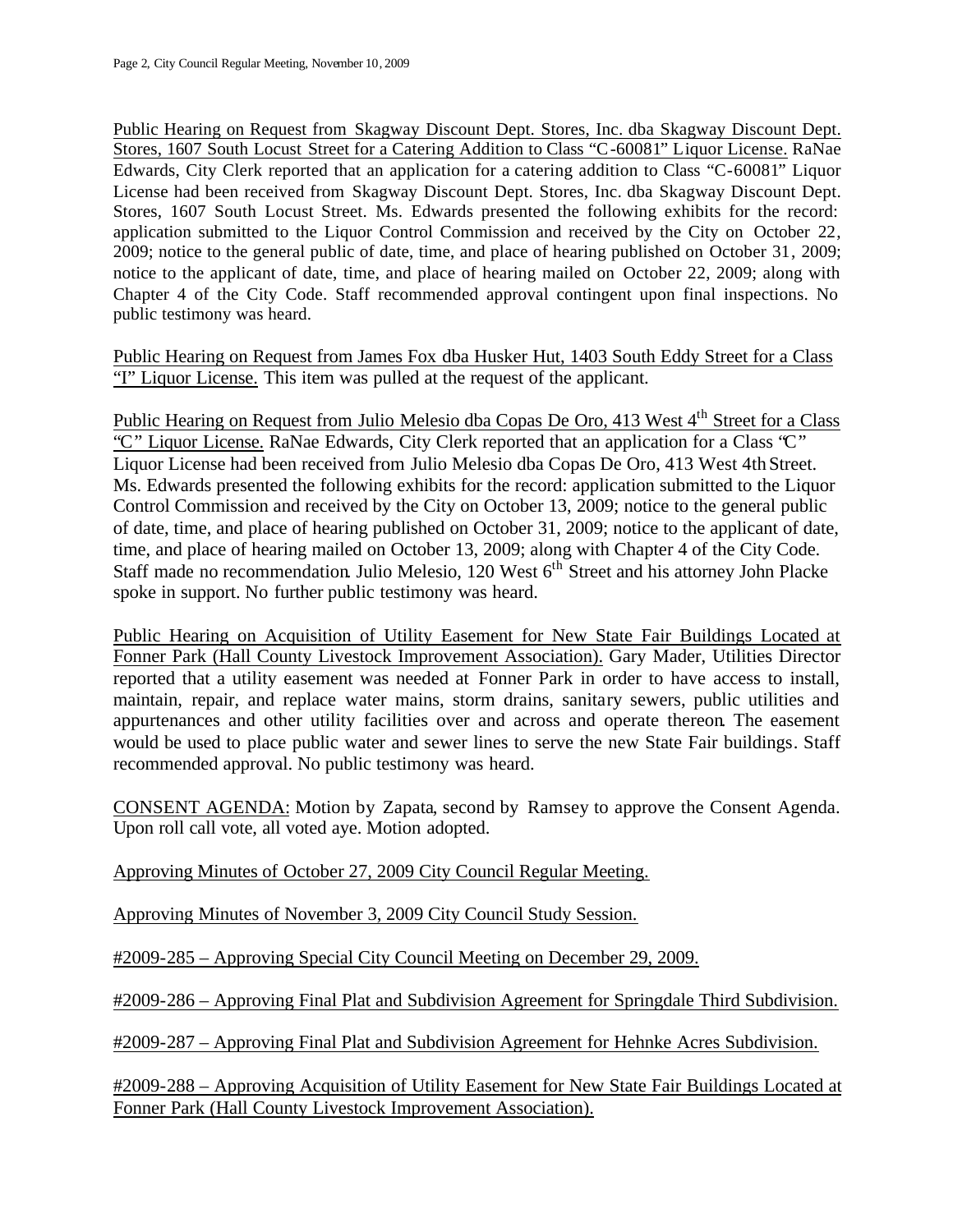#2009-289 – Approving Construction Agreement with NPPD for St. Libory Substation.

#2009-290 – Approving Bid Award for Locomotive Repair at Platte Generating Station with National Equipment of Mt. Vernon, Illinois in an Amount of \$87,424.65.

#2009-291 – Approving Certificate of Final Completion for Handicap Ramp Project No. 2009-1 with Galvan Construction, Inc. of Grand Island, Nebraska.

#2009-292 – Approving Bid Award for One (1) Used Excavator for the Solid Waste Division of the Public Works Department with NCS Equipment of Grand Island, Nebraska in an Amount of \$74,900.00.

#2009-293 – Approving Award of Contract on Project WWTP-2010-2 for Primary Clarifier Mechanism Replacement at the Waste Water Treatment Plant with Oakview Construction, Inc. of Red Oak, Iowa in an Amount of \$602,400.00.

#### RESOLUTIONS:

#2009-294 – Consideration of Request from Firehouse Bar, Inc. dba The Firehouse Bar, 418 West 4<sup>th</sup> Street for an Addition of a Beer Garden to Class "C-86044" Liquor License. This item is related to the aforementioned Public Hearing.

Motion by Ramsey, second by Nickerson to approve Resolution #2009-294 contingent upon final inspections. Upon roll call vote, all voted aye. Motion adopted.

#2009-295 – Consideration of Request from Skagway Discount Dept. Stores, Inc. dba Skagway Discount Dept. Stores, 1607 South Locust Street for a Catering Addition to Class "C-60081" Liquor License. This item is related to the aforementioned Public Hearing.

Motion by Gilbert, second by Haase to approve Resolution #2009-295. Upon roll call vote, all voted aye. Motion adopted.

#2009-296 – Consideration of Request from James Fox dba Husker Hut, 1403 South Eddy Street for a Class "I" Liquor License. This item was pulled at the request of the applicant.

 $\frac{\text{#2009-297}}{4}$  – Consideration of Request from Julio Melesio dba Copas De Oro, 413 West  $4^h$ Street for a Class "C" Liquor License. This item is related to the aforementioned Public Hearing.

Mr. Melesio answered questions from Council concerning his character and use of marijuana.

Motion by Gilbert, second by Ramsey to make no recommendation to the Liquor Control Commission. Upon roll call vote, Councilmember's Meyer, Gilbert, Haase, Carney, Ramsey, Zapata, and Nickerson voted aye. Councilmember's Niemann, Dugan, and Gericke voted no. Motion adopted.